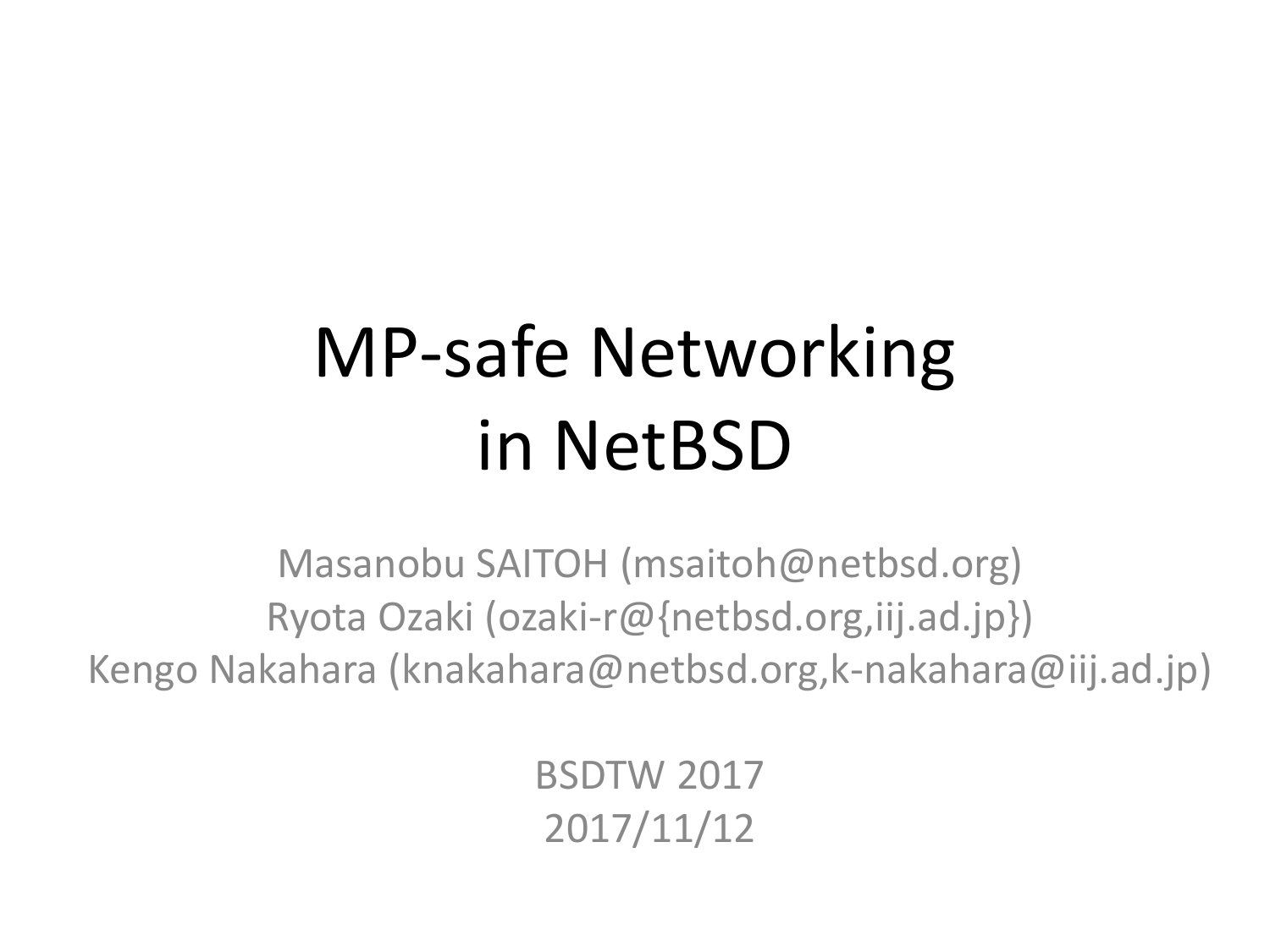## Current Status of the Project

- Many components of Layer 3 and below are MP-safe and scalable
	- src/doc/TODO.smpnet list what are already MPsafe and what's not.
- Stable enough for daily use as a router.

– Kernels with "options NET\_MPSAFE"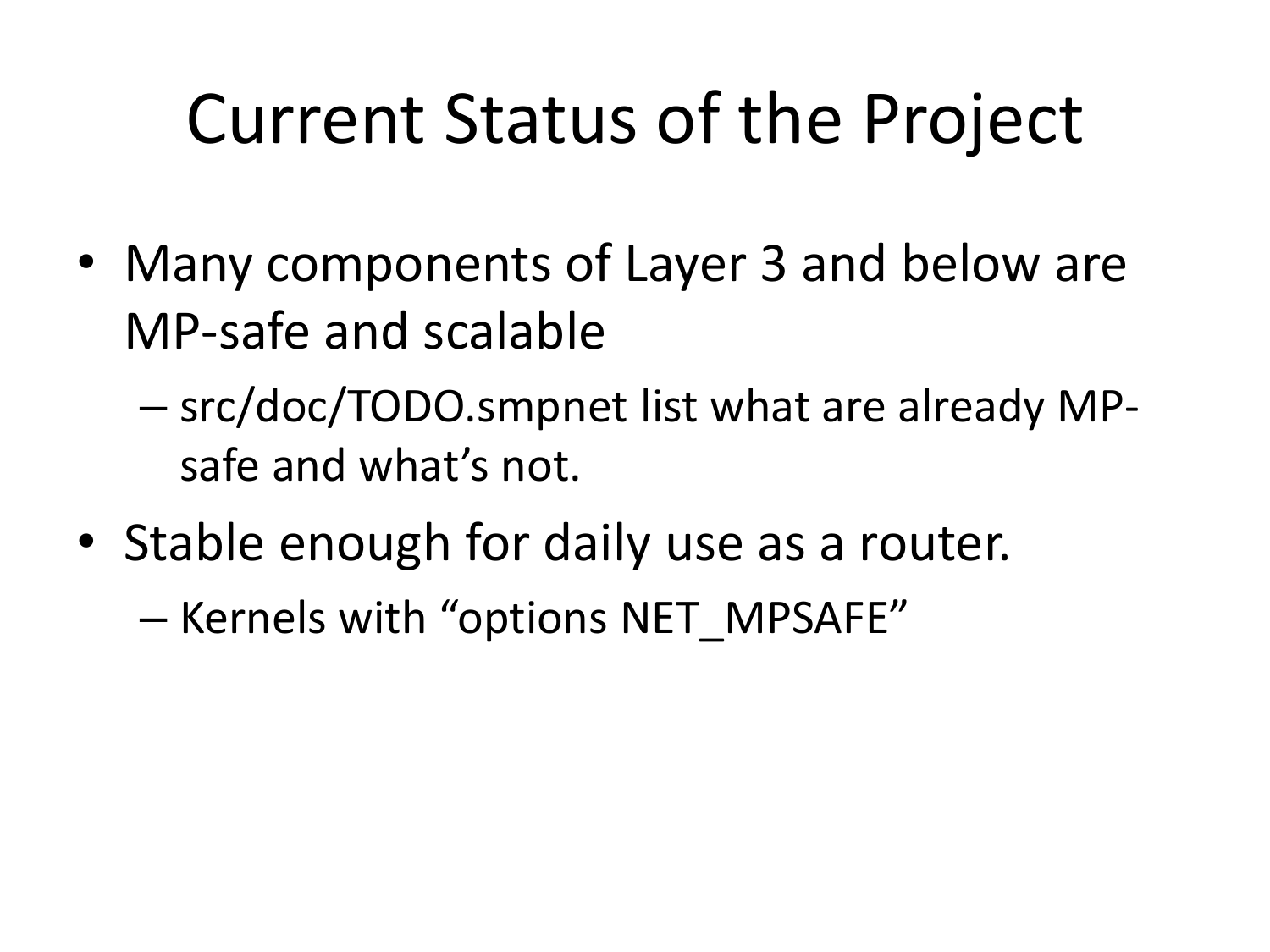#### Why NET MPSAFE is disabled by default?

- Because some non-MP-safe components are enabled in conf/GENERIC file and they may cause panic.
	- See src/doc/TODO.smpnet for the detail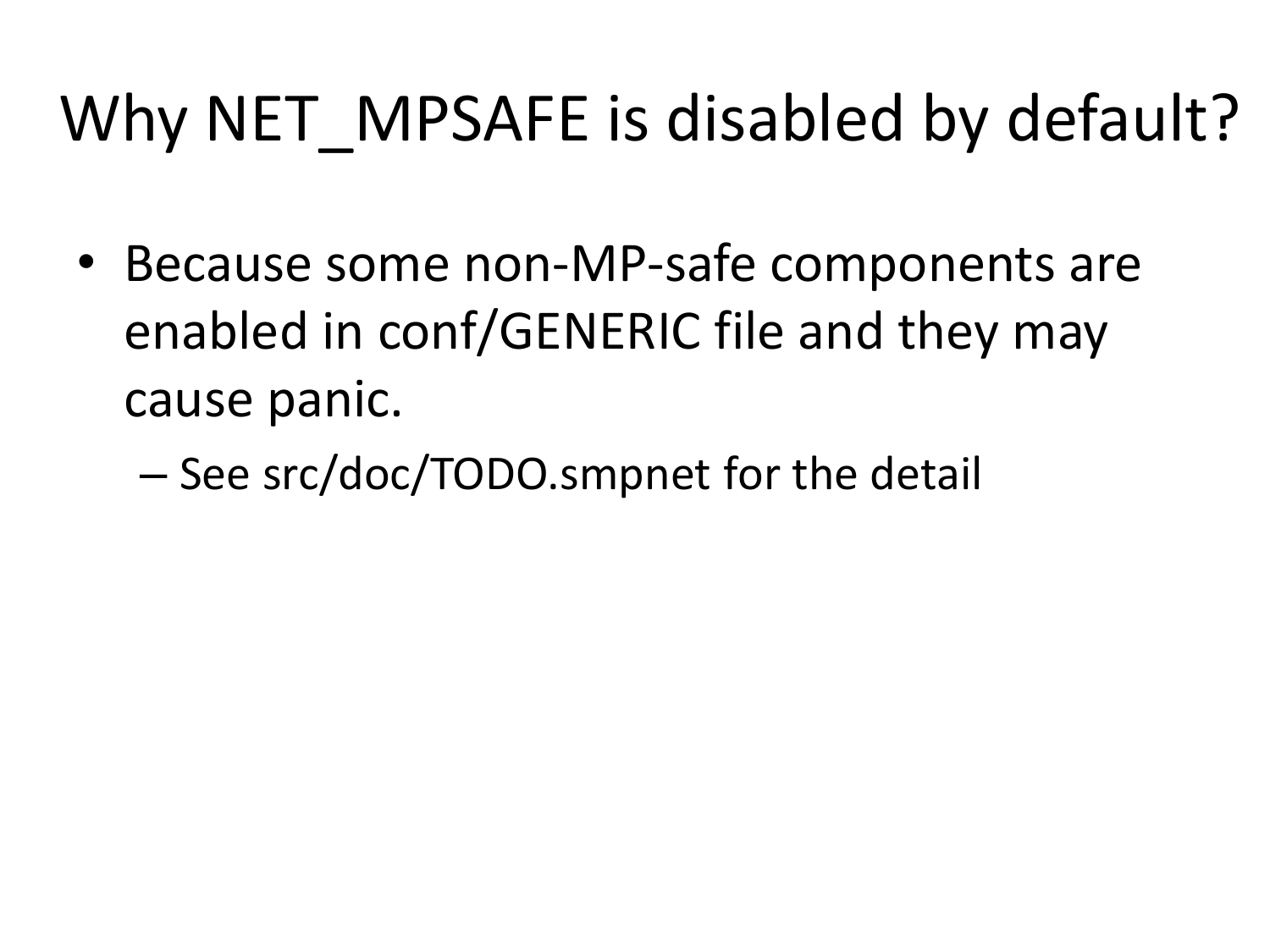#### MP-safe Network Components (1/3)

- Layer 2
	- Ethernet
	- bridge(4)
	- Fast forward
- Layer 3
	- Routing table, IP addresses, ARP/ND, etc.
	- Except for MPLS and some options such as MROUTING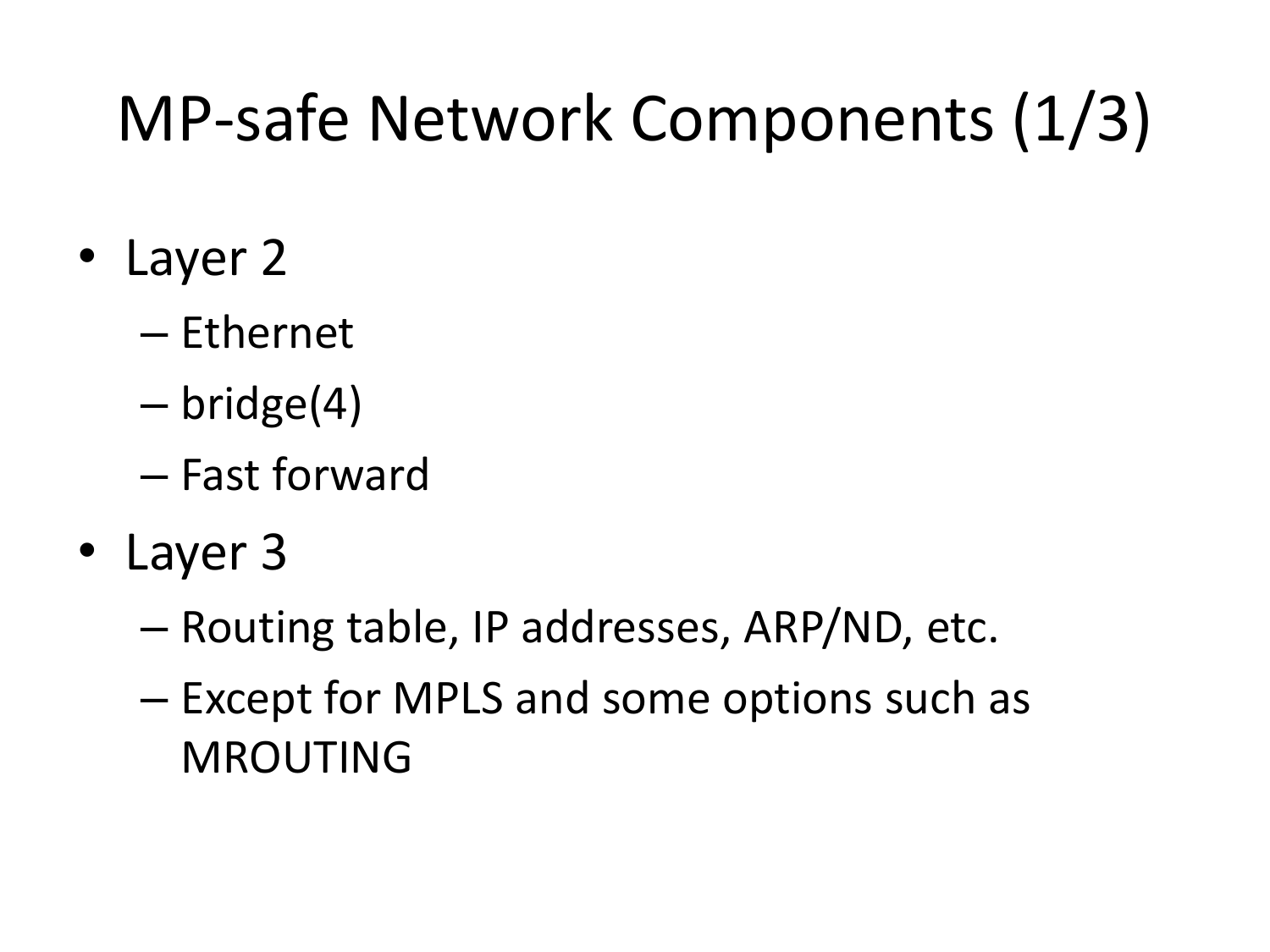## MP-safe Network Components (2/3)

- Network device drivers
	- $-$  wm(4), vioif(4), vmx(4), ixg(4), ixv(4)
	- Hardware multi-queue support
		- Except for vioif(4)
- Pesuedo interfaces
	- $-$  gif(4),  $2tp(4)$ , pppoe(4), tun(4) and vlan(4)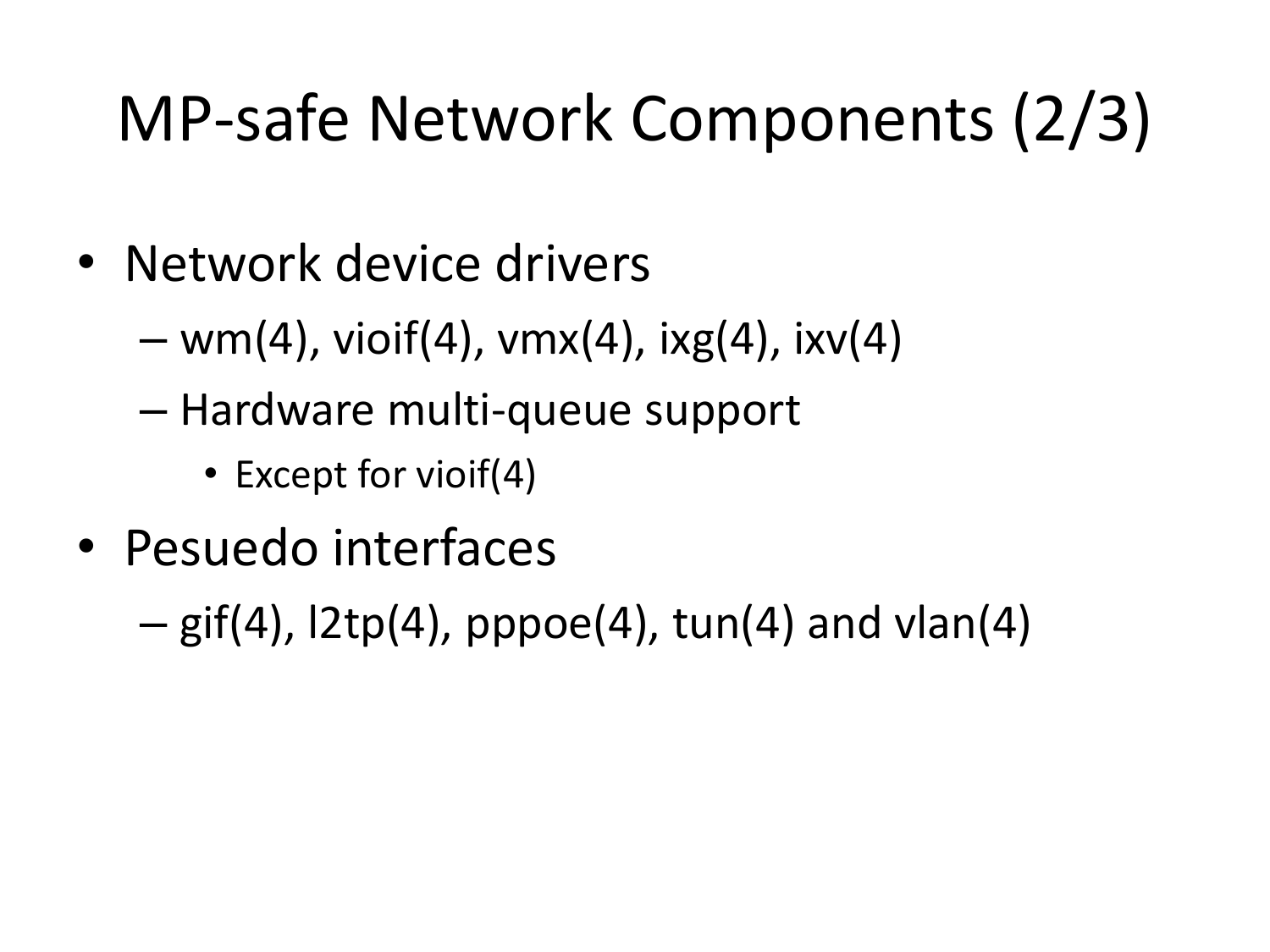## MP-safe Network Components (3/3)

- Others
	- $-$  pfill(9), npf(7) and bpf(4)
	- opencrypto(9) and ipsec(9) New!
		- Need more work for device driver under opencrypto(9)  $-$  e.g. gat(4) and hifn(4)
	- Added 10G support into ipgen
		- An Interactive Packet Generator using with netmap
		- Support RFC 2544 test
		- https://github.com/iij/ipgen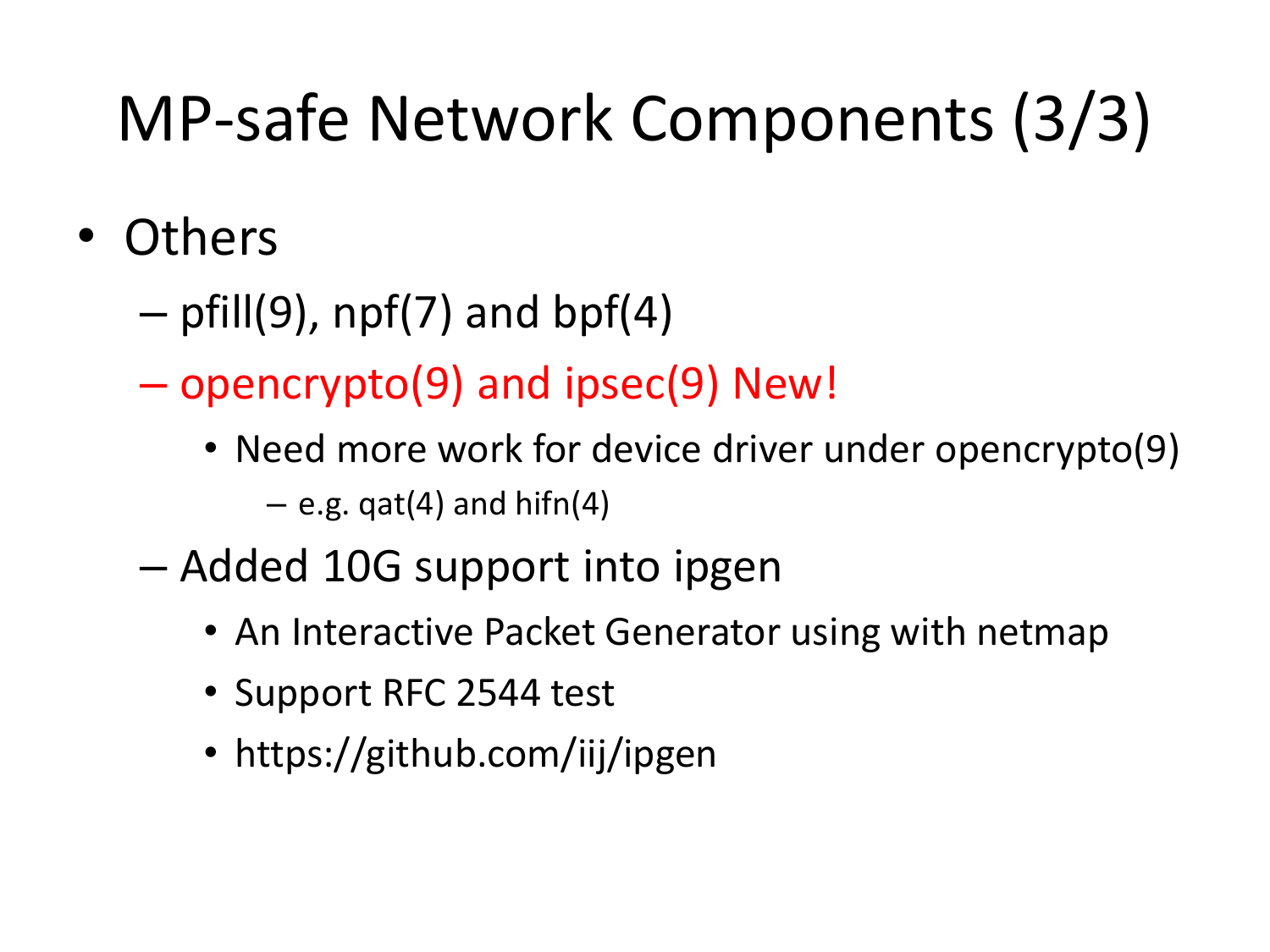## Performance at glance



- 2 DUTs
	- Atom C2558
		- 4 core
		- $\cdot$  2.4 GHz
	- 8GB memory
	- Intel GbE
		- I354
	- four L2TP/IPsec connections
		- null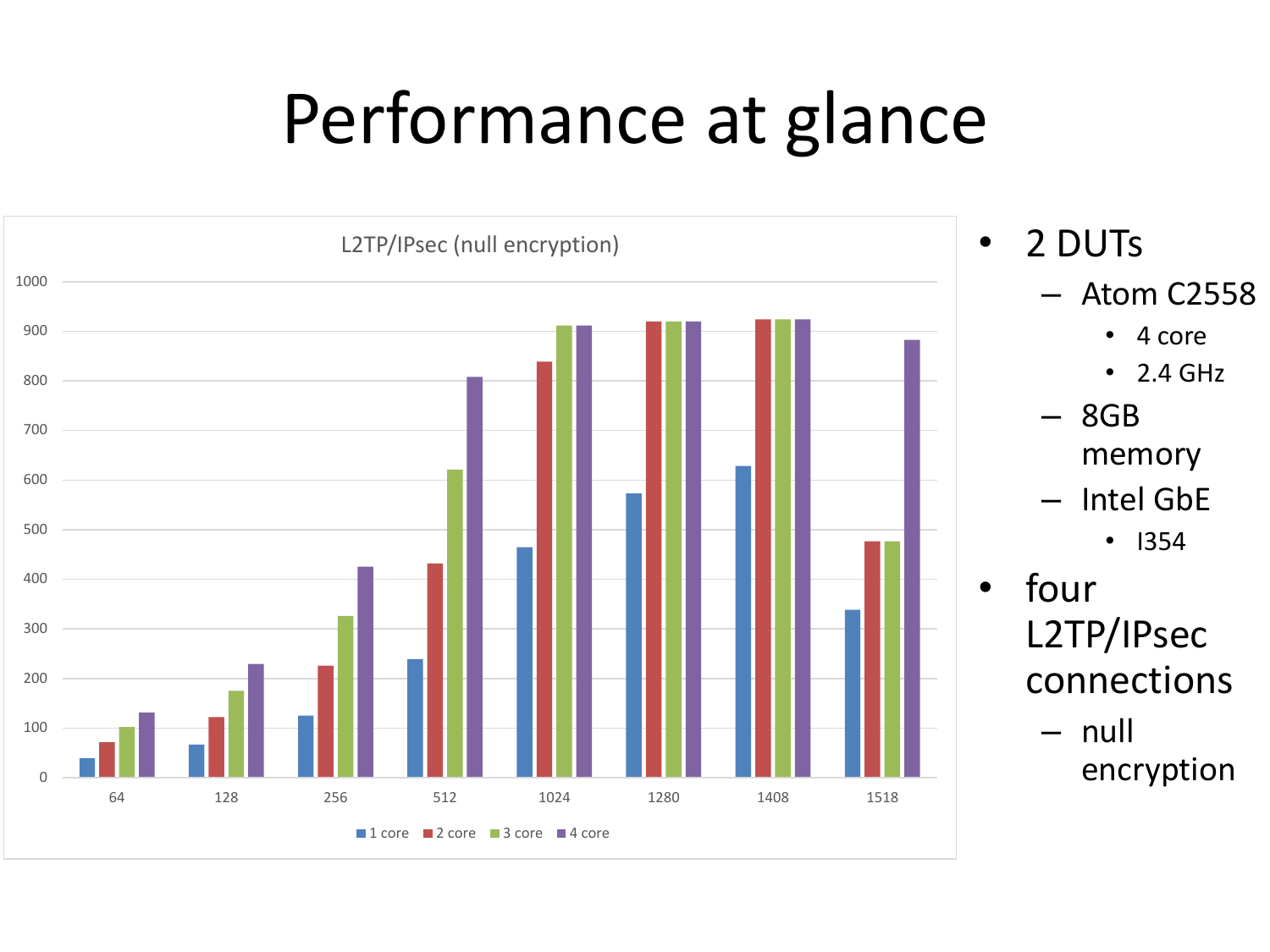# Ongoing Works

• ipsec(4)

– Add routing based IPsec interface

- $qat(4)$ 
	- Intel QuickAssist driver.
- $agr(4)$
- Adding ATF tests (using with rump kernel)
- dogfooding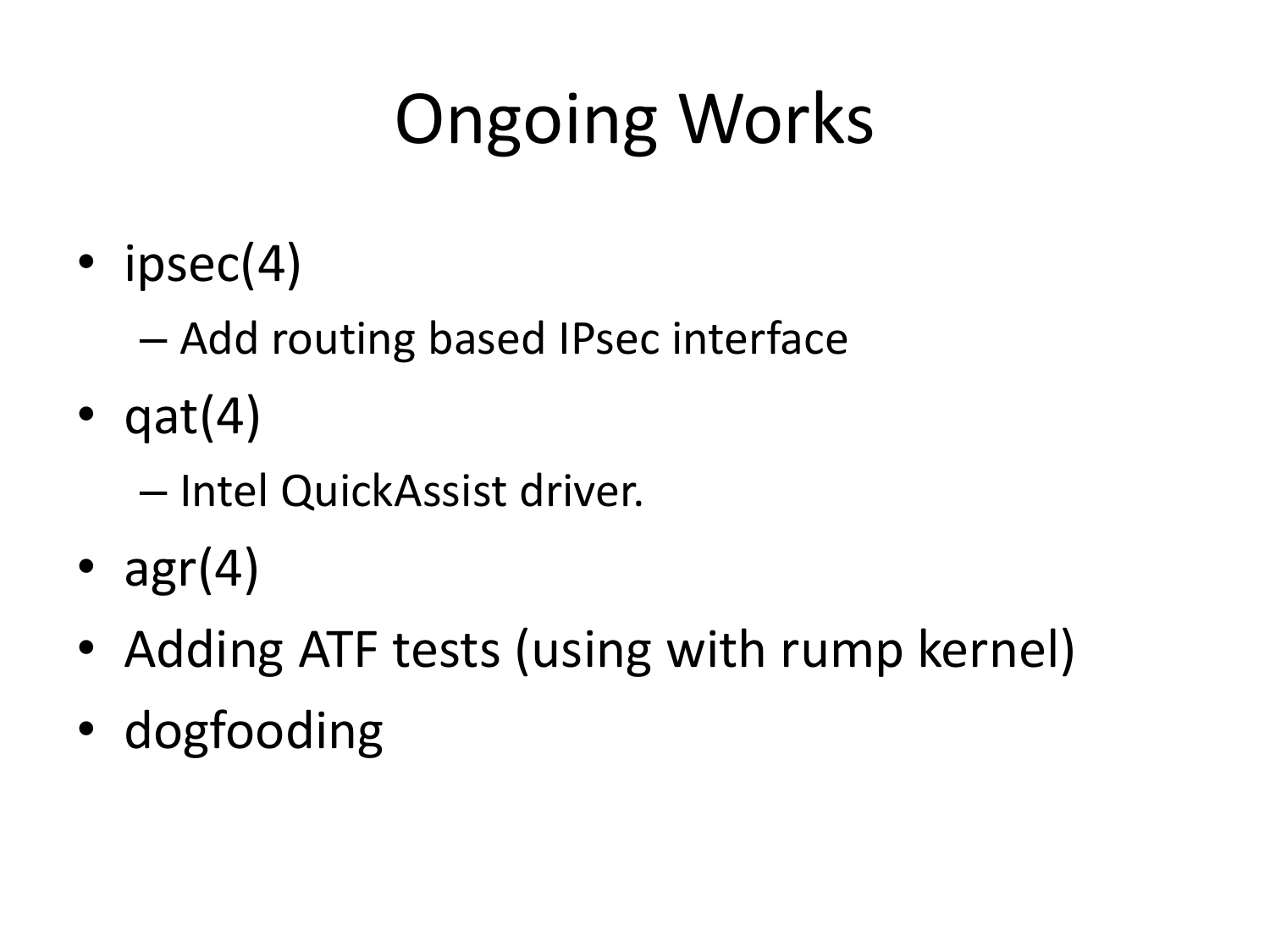# Remaining works (1/2)

- Improve single thread performance
	- We have worked for scalability so far
- Common functions
	- RSS hash stuff
	- Jumbo buffer allocation
- ipsec(9)
	- Scalability in terms of the number of SA (>1000)
- In-kernel AES-NI
- ppp $(4)$ , pipex $(4)$ , vxlan $(4)$
- Rework for mii(4)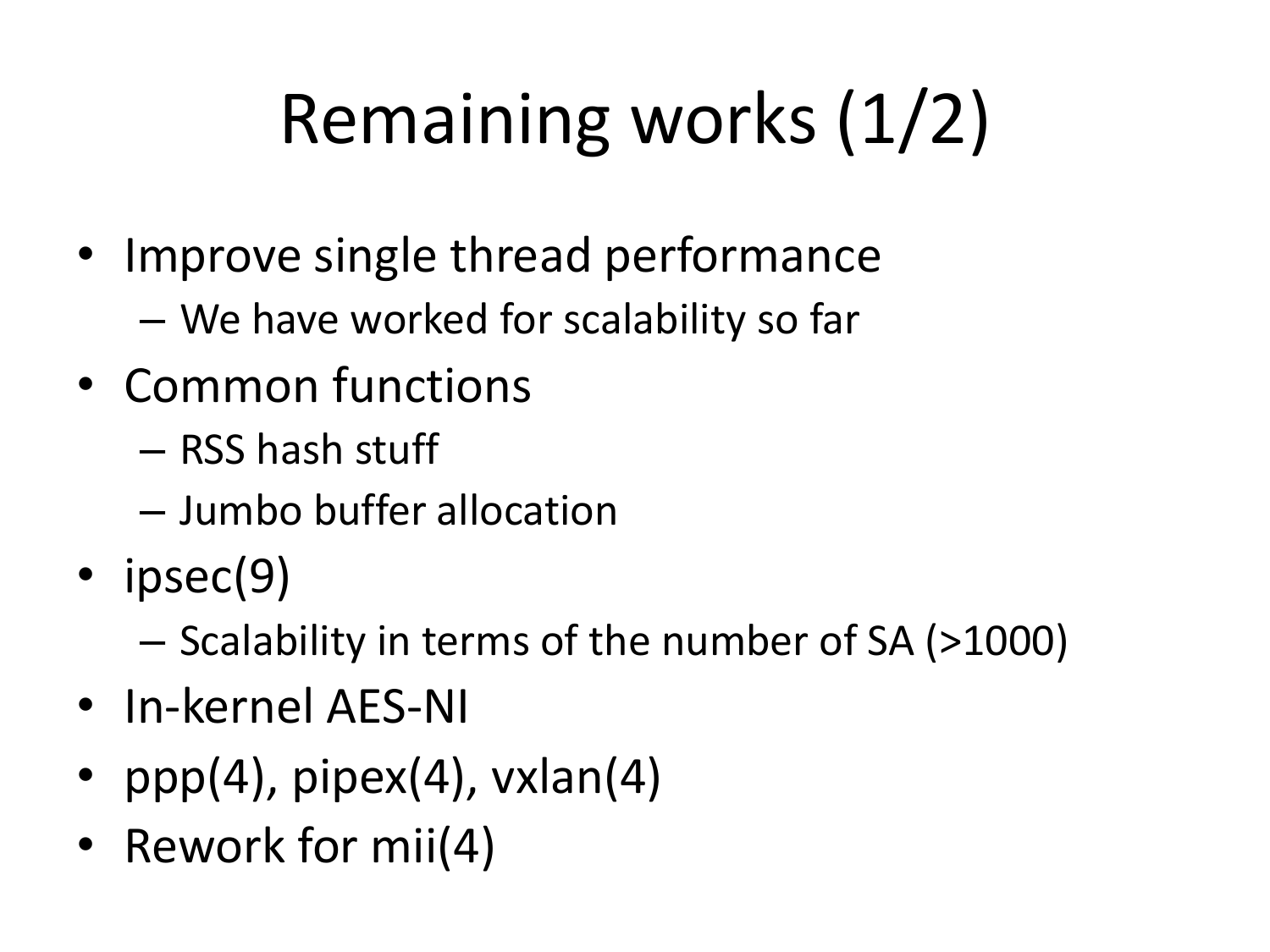# Remaining Works (2/2)

- Layer 4
- Layer 2 other than Ethernet
- Many pseudo interfaces such as gre(4)
- Packet filters: ipf and pf